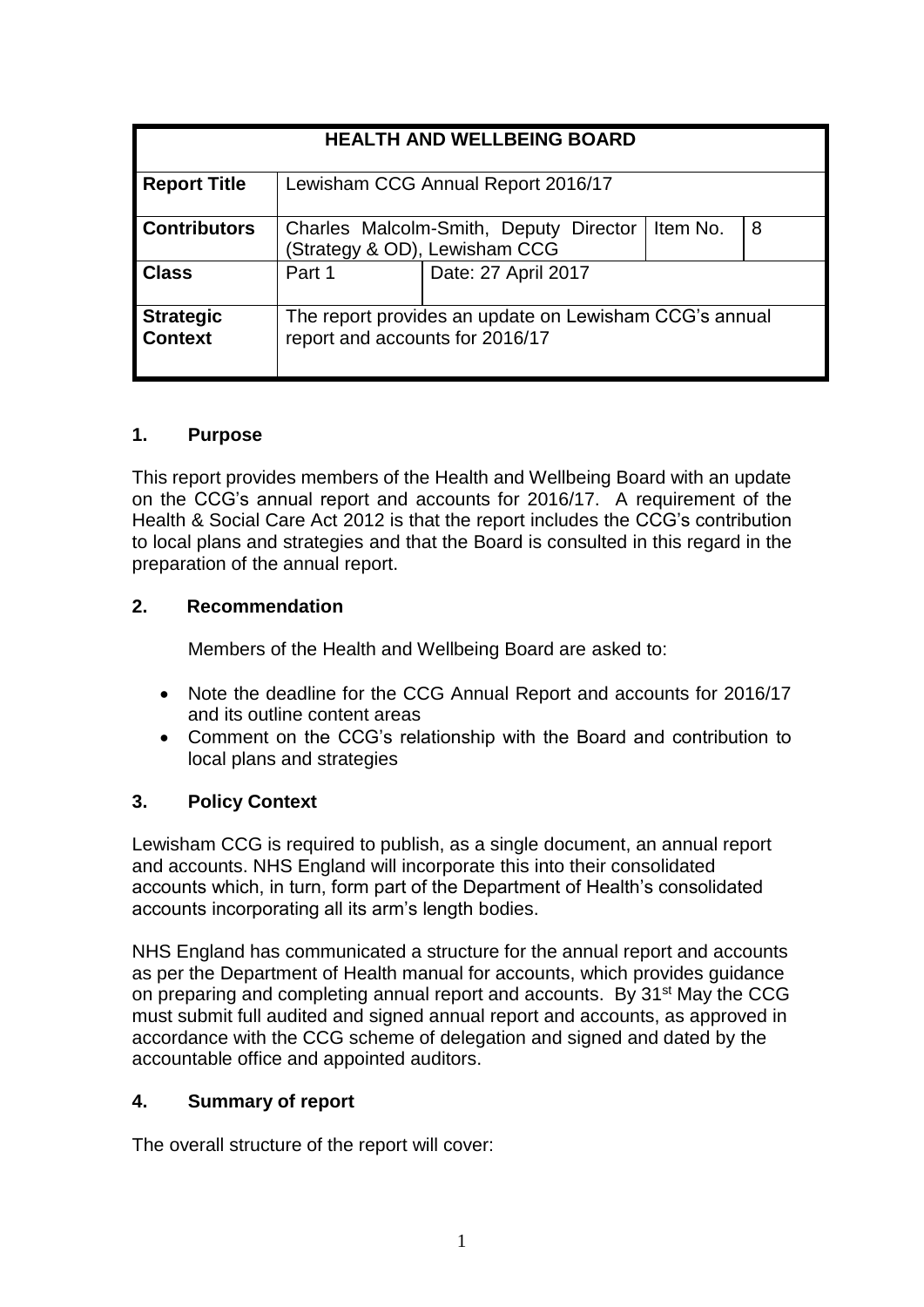- I. Performance report
	- a. An overview
	- b. A performance analysis
- II. Accountability report
	- a. Corporate governance report
	- b. Remuneration and staff report
- III. Financial statements

The performance report overview will provide a short summary of the organisation from the Chief Officer , i.e. its purpose, key risks to the achievement of its objectives and how it has performed during the year. While the analysis will report on the most important performance measures and provide longer term trend analysis where appropriate. Key measures to typically report on include financial performance, the CCG assurance framework, Better Care Fund metrics, outcome framework and any local indicators (quality, patient safety etc), and NHS Constitution standards.

The CCG's positive relationship with the Health & Wellbeing Board and other local partners, and contribution to the delivery of local strategies and priorities will be integral to the report, for instance the work of the Lewisham Health & Care Partners and adult integration programme in the development of the whole system model of care. This has been reflected in reports that the Board has received at its July and November meetings, as well as the partnership commissioning intentions that the Board has agreed. Comments and feedback from members of the Board on the CCG's contributions to these areas, and others, are welcomed.

The draft report and accounts will be subject to review by NHS England and CCG audit committee and auditors. The final report will be available to the Board.

# **5. Financial implications**

The annual report and accounts will include the CCG's financial position and main areas of expenditure.

### **6. Legal implications**

Members of the Board are reminded that under Section 195 Health and Social Care Act 2012, health and wellbeing boards are under a duty to encourage integrated working between the persons who arrange for health and social care services in the area.

# **7. Crime and Disorder Implications**

There are no specific crime and disorder implications arising from this report.

# **8. Equalities Implications**

The report will include an explanation of how the CCG has discharged its duty to reduce inequalities under section 14T of the health and social care act 2012. This will involve assessing how effectively we have discharged our duty to have